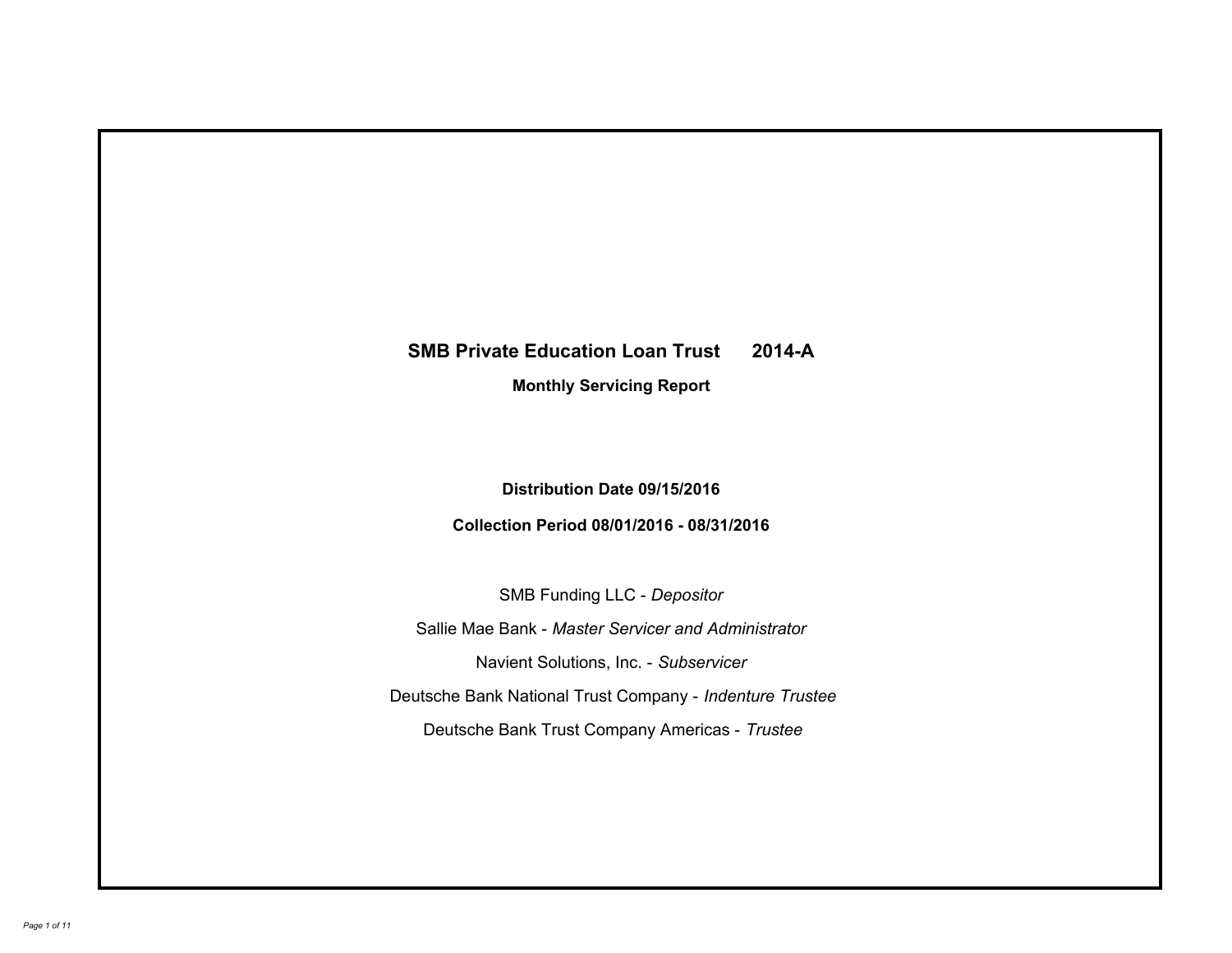|  |  |  | <b>Deal Parameters</b> |  |
|--|--|--|------------------------|--|
|--|--|--|------------------------|--|

| Α           | <b>Student Loan Portfolio Characteristics</b>   |                   | 08/07/2014       | 07/31/2016       | 08/31/2016       |
|-------------|-------------------------------------------------|-------------------|------------------|------------------|------------------|
|             | <b>Principal Balance</b>                        |                   | \$361,523,983.59 | \$314,790,299.13 | \$310,873,572.75 |
|             | Interest to be Capitalized Balance              |                   | 17,313,307.43    | 14,116,921.89    | 14,350,056.31    |
|             | Pool Balance                                    |                   | \$378,837,291.02 | \$328,907,221.02 | \$325,223,629.06 |
|             | Weighted Average Coupon (WAC)                   |                   | 7.81%            | 7.76%            | 7.83%            |
|             | Weighted Average Remaining Term                 |                   | 138.29           | 140.02           | 141.00           |
|             | Number of Loans                                 |                   | 33,555           | 28,588           | 28,281           |
|             | Number of Borrowers                             |                   | 26,651           | 22,374           | 22,146           |
|             | Pool Factor                                     |                   |                  | 0.868201808      | 0.858478394      |
|             | Since Issued Total Constant Prepayment Rate (1) |                   |                  | 6.52%            | 6.58%            |
| В           | <b>Debt Securities</b>                          | <b>Cusip/Isin</b> | 08/15/2016       |                  | 09/15/2016       |
|             | A1                                              | 784456AA3         | \$37,088,392.88  |                  | \$32,556,299.71  |
|             | A <sub>2</sub> A                                | 784456AB1         | \$68,000,000.00  |                  | \$68,000,000.00  |
|             | A <sub>2</sub> B                                | 784456AC9         | \$68,000,000.00  |                  | \$68,000,000.00  |
|             | A <sub>3</sub>                                  | 784456AD7         | \$50,000,000.00  |                  | \$50,000,000.00  |
|             | B                                               | 784456AE5         | \$36,000,000.00  |                  | \$36,000,000.00  |
|             | C                                               | 784456AF2         | \$42,000,000.00  |                  | \$42,000,000.00  |
|             |                                                 |                   |                  |                  |                  |
| C           | <b>Certificates</b>                             | Cusip/Isin        | 08/15/2016       |                  | 09/15/2016       |
|             | <b>Excess Distribution</b>                      | 784456105         | \$100,000.00     |                  | \$100,000.00     |
|             |                                                 |                   |                  |                  |                  |
| D           | <b>Account Balances</b>                         |                   | 08/15/2016       |                  | 09/15/2016       |
|             | Reserve Account Balance                         |                   | \$958,735.00     |                  | \$958,735.00     |
|             |                                                 |                   |                  |                  |                  |
| $\mathsf E$ | <b>Asset / Liability</b>                        |                   | 08/15/2016       |                  | 09/15/2016       |
|             | Overcollateralization Percentage *              |                   | 21.23%           |                  | 21.73%           |
|             | Specified Overcollateralization Amount *        |                   | \$98,672,166.31  |                  | \$97,567,088.72  |
|             | Actual Overcollateralization Amount *           |                   | \$69,818,828.14  |                  | \$70,667,329.35  |

\* Based on the Rated debt securities (Class A and Class B Bonds)

(1) Since Issued Total CPR calculations found in monthly servicing reports issued on or prior to September 15, 2015 originally included loans that were removed from the pool by the sponsor because they became ineligible for the pool between the cut-off date and settlement date. On October 5, 2015, Since Issued Total CPR calculations were revised to exclude these loans and all prior monthly servicing reports were restated. For additional information, see 'Since Issued CPR Methodology' found on page 11 of this report.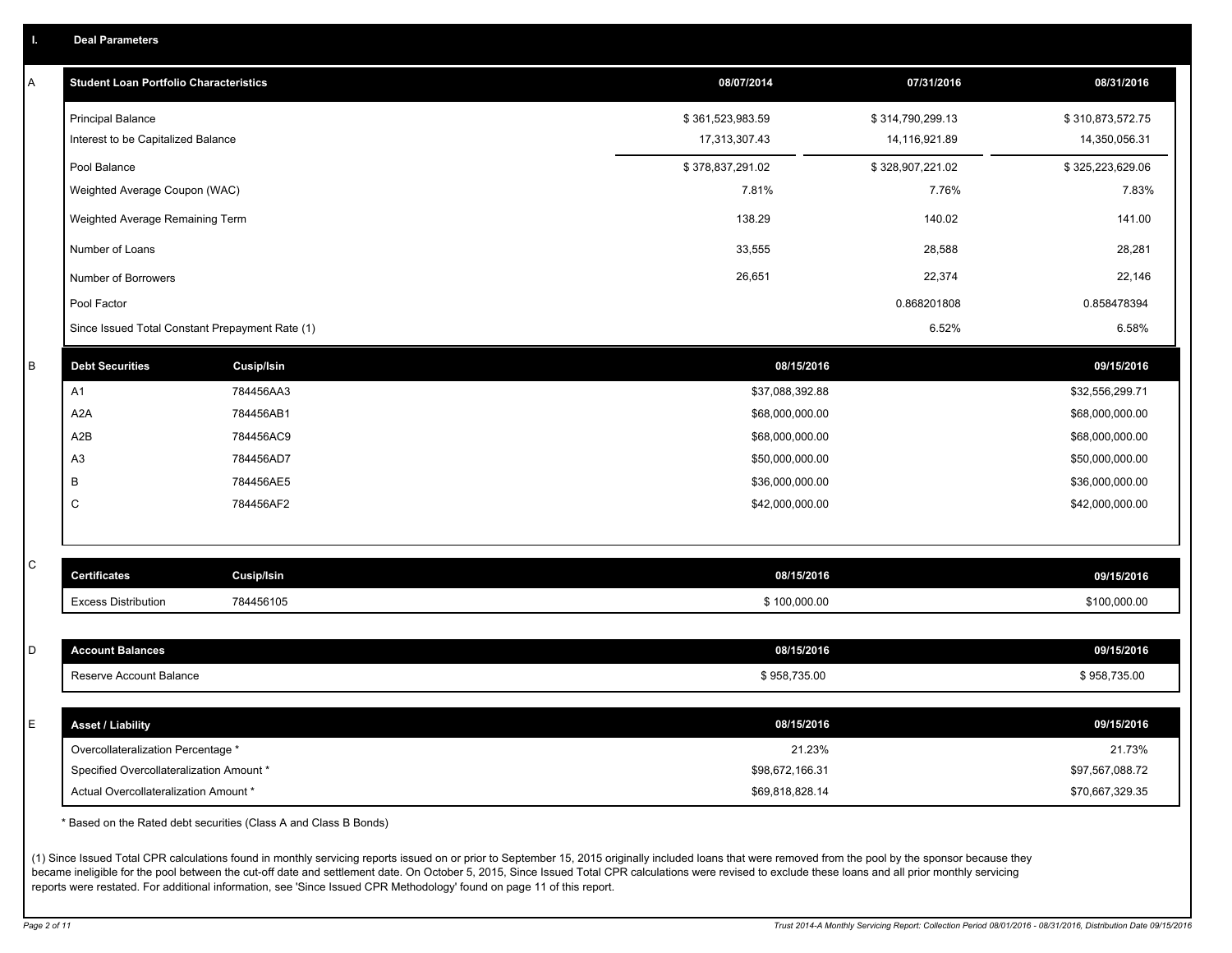### **II. 2014-A Trust Activity 08/01/2016 through 08/31/2016**

| Α | <b>Student Loan Principal Receipts</b>                           |                |
|---|------------------------------------------------------------------|----------------|
|   | <b>Borrower Principal</b>                                        | 4,039,871.79   |
|   | <b>Consolidation Activity Principal</b>                          | 0.00           |
|   | Seller Principal Reimbursement                                   | 0.00           |
|   | Servicer Principal Reimbursement                                 | 0.00           |
|   | Delinquent Principal Purchases by Servicer                       | 0.00           |
|   | <b>Other Principal Deposits</b>                                  | 0.00           |
|   | <b>Total Principal Receipts</b>                                  | \$4,039,871.79 |
| В | <b>Student Loan Interest Receipts</b>                            |                |
|   | Borrower Interest                                                | 1,366,385.03   |
|   | <b>Consolidation Activity Interest</b>                           | 0.00           |
|   | Seller Interest Reimbursement                                    | 0.00           |
|   | Servicer Interest Reimbursement                                  | (3,961.71)     |
|   | Delinquent Interest Purchases by Servicer                        | 0.00           |
|   | <b>Other Interest Deposits</b>                                   | 9,850.93       |
|   | <b>Total Interest Receipts</b>                                   | \$1,372,274.25 |
| C | <b>Recoveries on Realized Losses</b>                             | \$3,064.10     |
| D | <b>Investment Income</b>                                         | \$1,332.66     |
| Е | <b>Funds Borrowed from Next Collection Period</b>                | \$0.00         |
| F | <b>Funds Repaid from Prior Collection Period</b>                 | \$0.00         |
| G | Loan Sale or Purchase Proceeds                                   | \$0.00         |
| н | <b>Initial Deposits to Collection Account</b>                    | \$0.00         |
|   | <b>Excess Transferred from Other Accounts</b>                    | \$0.00         |
| J | <b>Borrower Benefit Reimbursements</b>                           | \$0.00         |
| Κ | <b>Gross Swap Receipt</b>                                        | \$0.00         |
| L | <b>Other Deposits</b>                                            | \$0.00         |
| М | <b>Other Fees Collected</b>                                      | \$0.00         |
| N | <b>AVAILABLE FUNDS</b>                                           | \$5,416,542.80 |
| O | Non-Cash Principal Activity During Collection Period             | \$123,145.41   |
| P | Aggregate Purchased Amounts by the Depositor, Servicer or Seller | \$0.00         |
| Q | Aggregate Loan Substitutions                                     | \$0.00         |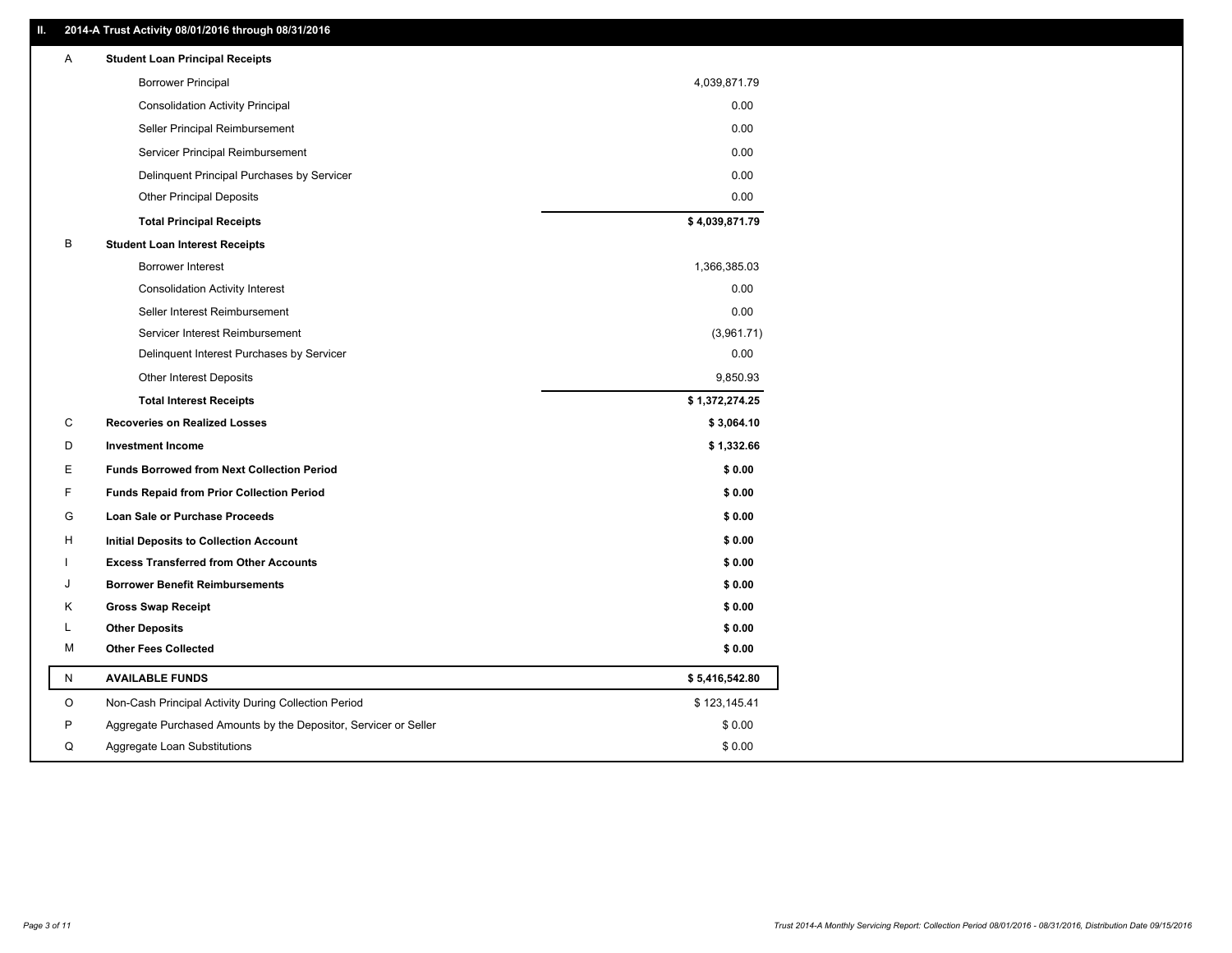|                   |                         | 08/31/2016               |         |                  | 07/31/2016     |                          |         |                  |                |
|-------------------|-------------------------|--------------------------|---------|------------------|----------------|--------------------------|---------|------------------|----------------|
|                   |                         | <b>Wtd Avg</b><br>Coupon | # Loans | Principal        | % of Principal | <b>Wtd Avg</b><br>Coupon | # Loans | Principal        | % of Principal |
| INTERIM:          | IN SCHOOL               | 8.85%                    | 2,025   | \$19,250,848.37  | 6.193%         | 8.77%                    | 2,076   | \$19,918,394.20  | 6.328%         |
|                   | GRACE                   | 8.79%                    | 1,349   | \$14,333,860.55  | 4.611%         | 8.65%                    | 1,348   | \$14,115,482.20  | 4.484%         |
|                   | <b>DEFERMENT</b>        | 8.82%                    | 1,078   | \$11,231,647.54  | 3.613%         | 8.72%                    | 1,010   | \$10,349,025.34  | 3.288%         |
| <b>REPAYMENT:</b> | <b>CURRENT</b>          | 7.57%                    | 22,029  | \$243,217,078.67 | 78.237%        | 7.49%                    | 22,403  | \$247,217,448.47 | 78.534%        |
|                   | 31-60 DAYS DELINQUENT   | 8.45%                    | 378     | \$4,466,727.63   | 1.437%         | 8.43%                    | 373     | \$4,871,438.19   | 1.548%         |
|                   | 61-90 DAYS DELINQUENT   | 8.24%                    | 214     | \$2,675,024.31   | 0.860%         | 8.31%                    | 188     | \$2,404,360.60   | 0.764%         |
|                   | 91-120 DAYS DELINQUENT  | 8.57%                    | 123     | \$1,554,425.67   | 0.500%         | 8.61%                    | 151     | \$1,754,187.55   | 0.557%         |
|                   | 121-150 DAYS DELINQUENT | 9.31%                    | 106     | \$1,128,221.63   | 0.363%         | 9.19%                    | 88      | \$1,120,126.85   | 0.356%         |
|                   | 151-180 DAYS DELINQUENT | 9.15%                    | 82      | \$1,053,112.61   | 0.339%         | 9.20%                    | 74      | \$920,754.74     | 0.292%         |
|                   | > 180 DAYS DELINQUENT   | 9.59%                    | 66      | \$663,326.42     | 0.213%         | 9.22%                    | 44      | \$509,160.38     | 0.162%         |
|                   | FORBEARANCE             | 7.94%                    | 831     | \$11,299,299.35  | 3.635%         | 8.27%                    | 833     | \$11,609,920.61  | 3.688%         |
| <b>TOTAL</b>      |                         |                          | 28,281  | \$310,873,572.75 | 100.00%        |                          | 28,588  | \$314,790,299.13 | 100.00%        |

Percentages may not total 100% due to rounding \*

\*\* Smart Option Interest Only loans and \$25 Fixed Payment loans classified as in repayment whether student borrowers are in school, in grace, in deferment or required to make full principal and interest payments on their l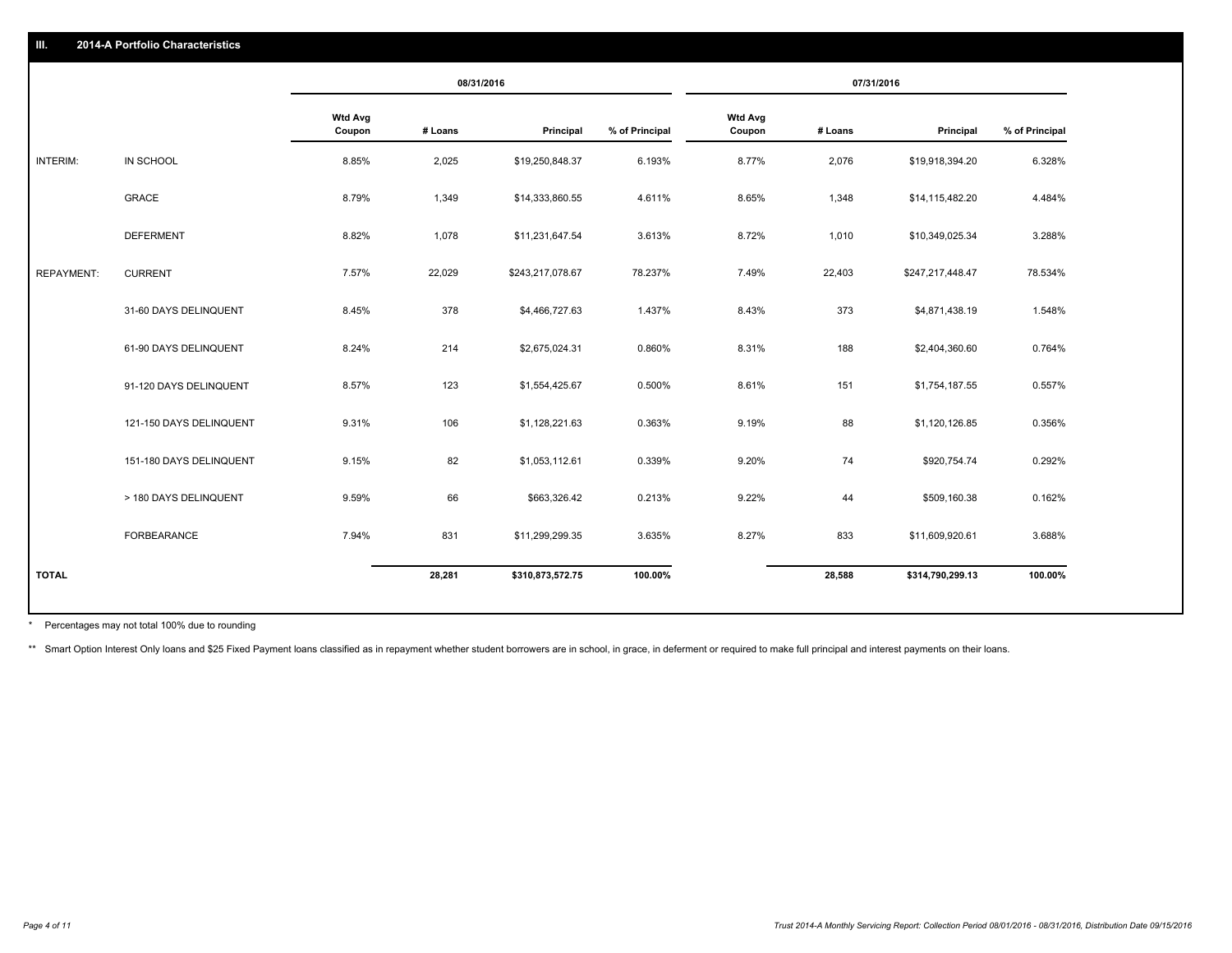|                                                         | 8/31/2016        | 7/31/2016        |
|---------------------------------------------------------|------------------|------------------|
| Pool Balance                                            | \$325,223,629.06 | \$328,907,221.02 |
| Total # Loans                                           | 28,281           | 28,588           |
| Total # Borrowers                                       | 22,146           | 22,374           |
| Weighted Average Coupon                                 | 7.83%            | 7.76%            |
| Weighted Average Remaining Term                         | 141.00           | 140.02           |
| Percent of Pool - Cosigned                              | 93.7%            | 93.7%            |
| Percent of Pool - Non Cosigned                          | 6.3%             | 6.3%             |
| Borrower Interest Accrued for Period                    | \$2,027,820.29   | \$2,046,961.34   |
| Outstanding Borrower Interest Accrued                   | \$15,914,154.99  | \$15,686,767.10  |
| Gross Principal Realized Loss - Periodic                | \$273,213.26     | \$135,379.60     |
| Gross Principal Realized Loss - Cumulative              | \$3,495,558.22   | \$3,222,344.96   |
| Delinquent Principal Purchased by Servicer - Periodic   | \$0.00           | \$0.00           |
| Delinguent Principal Purchased by Servicer - Cumulative | \$0.00           | \$0.00           |
| Recoveries on Realized Losses - Periodic                | \$3.064.10       | \$13,624.45      |
| Recoveries on Realized Losses - Cumulative              | \$145,404.53     | \$142,340.43     |
| Net Losses - Periodic                                   | \$270,149.16     | \$121,755.15     |
| Net Losses - Cumulative                                 | \$3,350,153.69   | \$3,080,004.53   |
| <b>Cumulative Gross Defaults</b>                        | \$3,495,558.22   | \$3,222,344.96   |
| Change in Gross Defaults                                | \$273,213.26     | \$135,379.60     |
| Non-Cash Principal Activity - Capitalized Interest      | \$396,366.90     | \$1,023,424.16   |
| Since Issued Total Constant Prepayment Rate (CPR) (1)   | 6.58%            | 6.52%            |
| <b>Loan Substitutions</b>                               | \$0.00           | \$0.00           |
| <b>Cumulative Loan Substitutions</b>                    | \$0.00           | \$0.00           |
| <b>Unpaid Master Servicing Fees</b>                     | \$0.00           | \$0.00           |
| <b>Unpaid Sub-Servicing Fees</b>                        | \$0.00           | \$0.00           |
| <b>Unpaid Administration Fees</b>                       | \$0.00           | \$0.00           |
| Unpaid Carryover Master Servicing Fees                  | \$0.00           | \$0.00           |
| Unpaid Carryover Sub-Servicing Fees                     | \$0.00           | \$0.00           |
| Note Interest Shortfall                                 | \$0.00           | \$0.00           |

(1) Since Issued Total CPR calculations found in monthly servicing reports issued on or prior to September 15, 2015 originally included loans that were removed from the pool by the sponsor because they became ineligible for the pool between the cut-off date and settlement date. On October 5, 2015, Since Issued Total CPR calculations were revised to exclude these loans and all prior monthly servicing reports were restated. For additional information, see 'Since Issued CPR Methodology' found on page 11 of this report.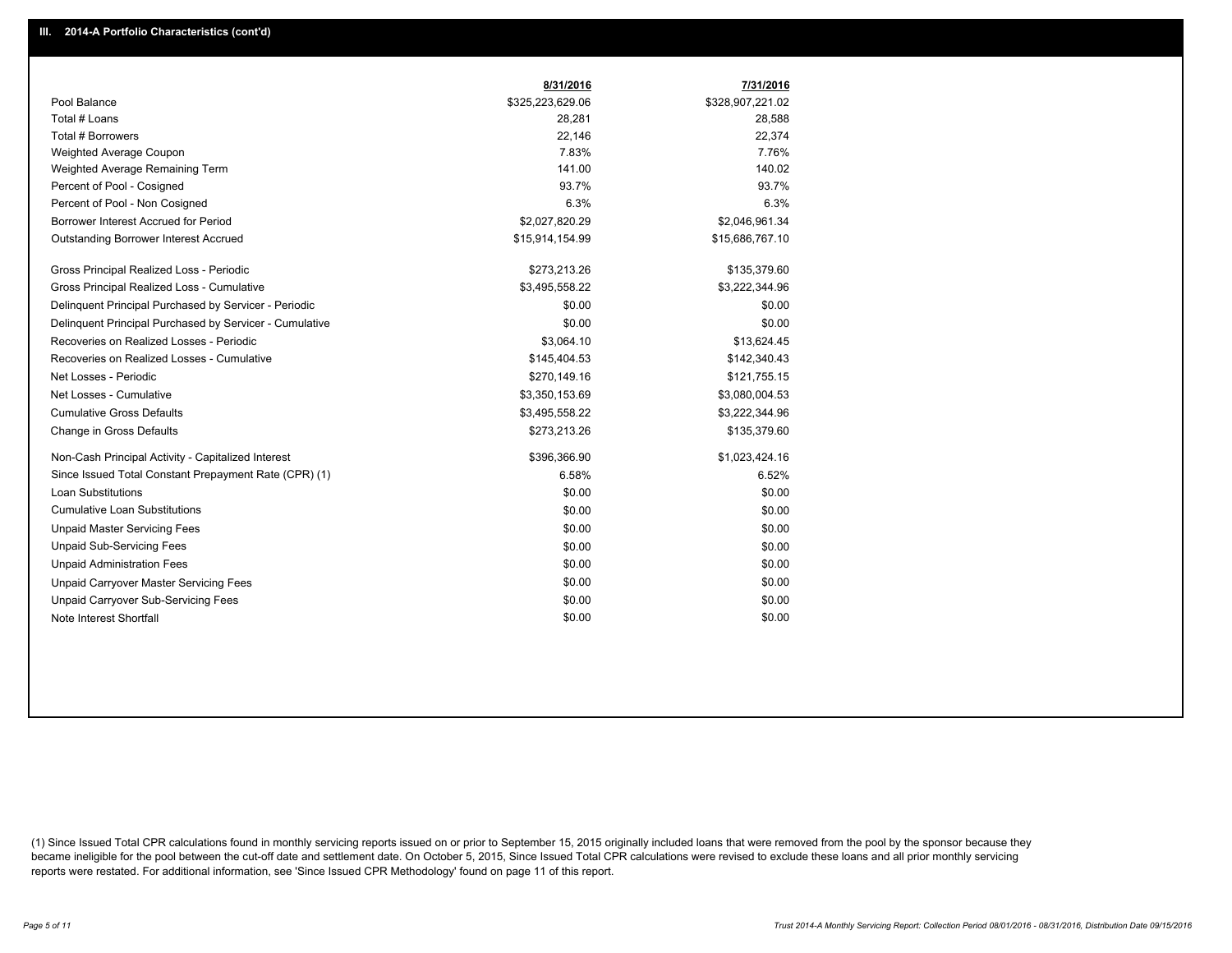## **IV. 2014-A Portfolio Statistics by Loan Program**

|                                                       | Weighted<br><b>Average Coupon</b> | # LOANS | <b>\$ AMOUNT</b> | $%$ *    |
|-------------------------------------------------------|-----------------------------------|---------|------------------|----------|
| - Smart Option Deferred Loans                         | 8.23%                             | 13,193  | \$137,181,382.08 | 44.128%  |
| - Smart Option Fixed Pay Loans                        | 7.87%                             | 8,319   | \$108,717,562.56 | 34.972%  |
| - Smart Option Interest-Only Loans                    | 6.87%                             | 6,769   | \$64,974,628.11  | 20.901%  |
| - Other Loan Programs                                 | $0.00\%$                          | 0.00    | \$0.00           | 0.000%   |
| <b>Total</b>                                          | 7.83%                             | 28,281  | \$310,873,572.75 | 100.000% |
| Prime Indexed Loans -- Monthly Reset Adjustable       |                                   |         | \$0.00           |          |
| Prime Indexed Loans -- Monthly Reset Non-Adjustable   |                                   |         | \$0.00           |          |
| Prime Indexed Loans -- Quarterly Reset Adjustable     |                                   |         | \$0.00           |          |
| Prime Indexed Loans -- Quarterly Reset Non-Adjustable |                                   |         | \$0.00           |          |
| Prime Indexed Loans -- Annual Reset                   |                                   |         | \$0.00           |          |
| T-Bill Indexed Loans                                  |                                   |         | \$0.00           |          |
| <b>Fixed Rate Loans</b>                               |                                   |         | \$45,450,058.79  |          |
| <b>LIBOR Indexed Loans</b>                            |                                   |         | \$279,773,570.27 |          |
|                                                       |                                   |         |                  |          |

\* Note: Percentages may not total 100% due to rounding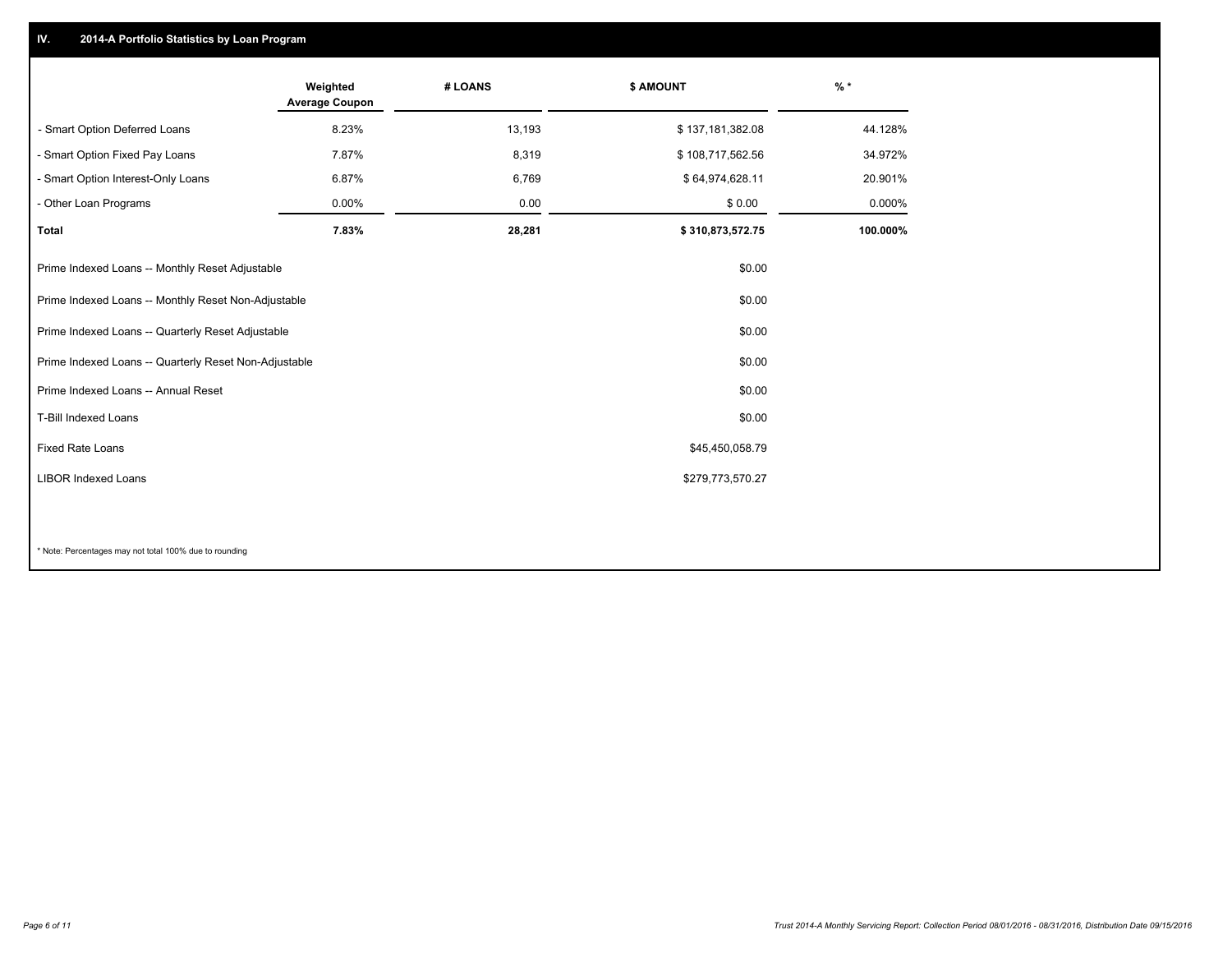| V. | 2014-A Reserve Account and Principal Distribution Calculations                                                                                                                                     |                  |  |
|----|----------------------------------------------------------------------------------------------------------------------------------------------------------------------------------------------------|------------------|--|
| А. | <b>Reserve Account</b>                                                                                                                                                                             |                  |  |
|    | Specified Reserve Account Balance                                                                                                                                                                  | \$958,735.00     |  |
|    | Actual Reserve Account Balance                                                                                                                                                                     | \$958,735.00     |  |
| В. | <b>Principal Distribution Amount</b>                                                                                                                                                               |                  |  |
|    | Class A Notes Outstanding<br>i.                                                                                                                                                                    | \$223,088,392.88 |  |
|    | Pool Balance<br>ii.                                                                                                                                                                                | \$325,223,629.06 |  |
|    | First Priority Principal Distribution Amount (i - ii)<br>iii.                                                                                                                                      | \$0.00           |  |
|    | Class A and B Notes Outstanding<br>iv.                                                                                                                                                             | \$259,088,392.88 |  |
|    | First Priority Principal Distribution Amount<br>v.                                                                                                                                                 | \$0.00           |  |
|    | Pool Balance<br>vi.                                                                                                                                                                                | \$325,223,629.06 |  |
|    | Specified Overcollateralization Amount<br>vii.                                                                                                                                                     | \$97,567,088.72  |  |
|    | viii. Regular Principal Distribution Amount (iv - v) - (vi - vii)                                                                                                                                  | \$31,431,852.54  |  |
|    | Notes Outstanding<br>ix.                                                                                                                                                                           | \$301,088,392.88 |  |
|    | First Priority Principal Distribution Amount<br>х.                                                                                                                                                 | \$0.00           |  |
|    | Regular Principal Distribution Amount<br>xi.                                                                                                                                                       | \$31,431,852.54  |  |
|    | Available Funds (after payment of waterfall items A through J) *<br>xii.                                                                                                                           | \$0.00           |  |
|    | xiii. Additional Principal Distribution Amount (min(ix - x - xi, xiii))                                                                                                                            | \$0.00           |  |
|    | * Represents 50% of value if the principal balance of the notes is greater than 10% of initial principal balance of the notes or the Class A and Class B note are reduced to 0, otherwise the full |                  |  |

value is shown.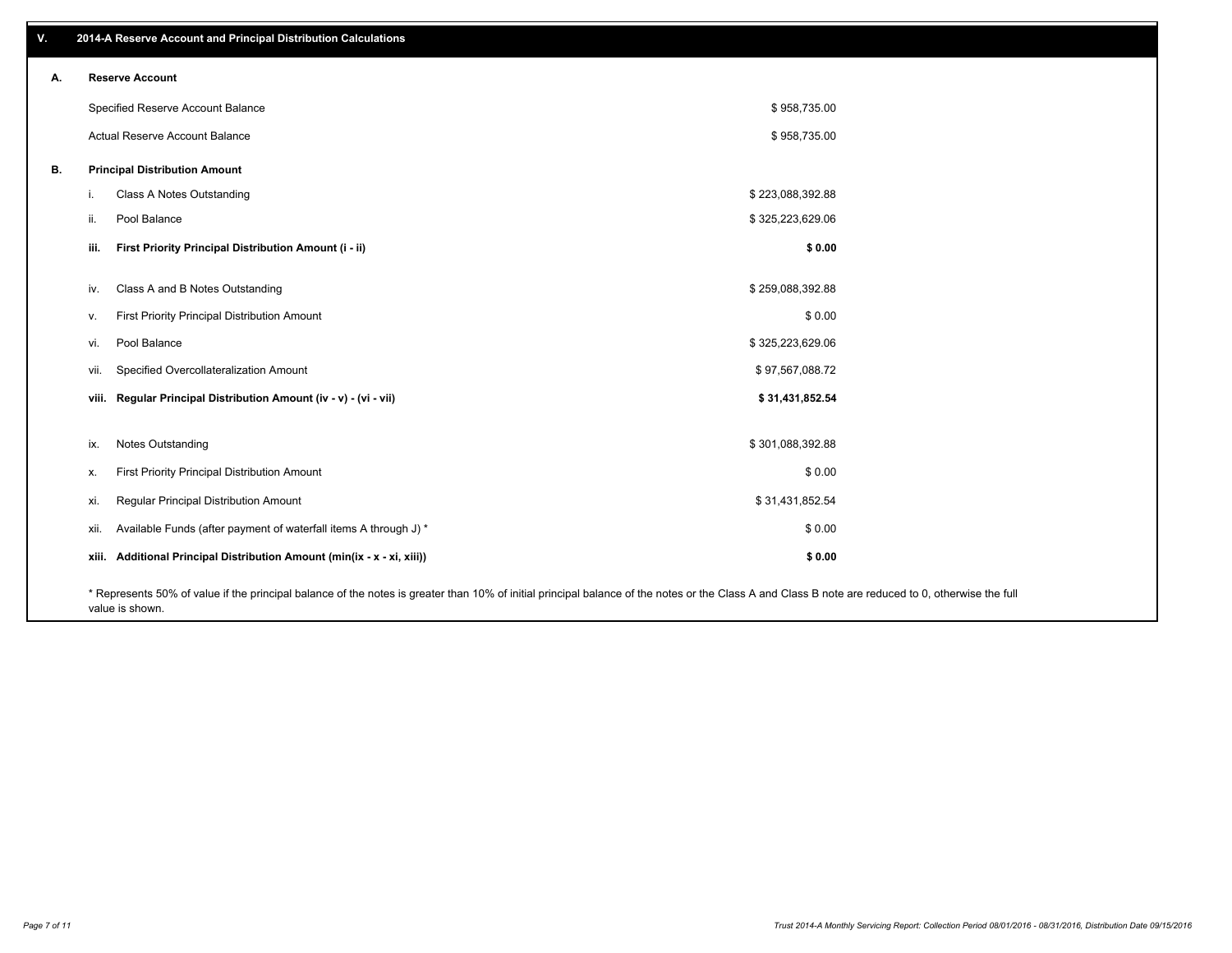| VI. |  | 2014-A Waterfall for Distributions |  |  |  |
|-----|--|------------------------------------|--|--|--|
|-----|--|------------------------------------|--|--|--|

|              |                                                                                        | Paid             | <b>Funds Balance</b> |
|--------------|----------------------------------------------------------------------------------------|------------------|----------------------|
|              | <b>Total Available Funds</b>                                                           |                  | \$5,416,542.80       |
| A            | <b>Trustee Fees</b>                                                                    | \$0.00           | \$5,416,542.80       |
| B            | i. Master Servicing Fees                                                               | \$13,157.38      | \$5,403,385.42       |
|              | ii. Sub-Servicing Fees                                                                 | \$198,605.26     | \$5,204,780.16       |
| C            | i. Administration Fees                                                                 | \$6,667.00       | \$5,198,113.16       |
|              | ii. Unreimbursed Administrator Advances plus any Unpaid                                | \$0.00           | \$5,198,113.16       |
| D            | Class A Noteholders Interest Distribution Amount                                       | \$388,519.99     | \$4,809,593.17       |
| E            | <b>First Priority Principal Payment</b>                                                | \$0.00           | \$4,809,593.17       |
| F            |                                                                                        |                  |                      |
|              | Class B Noteholders Interest Distribution Amount                                       | \$120,000.00     | \$4,689,593.17       |
| G            | Class C Noteholders Interest Distribution Amount                                       | \$157,500.00     | \$4,532,093.17       |
| H            | Reinstatement Reserve Account                                                          | \$0.00           | \$4,532,093.17       |
| $\mathbf{I}$ | Regular Principal Distribution                                                         | \$4,532,093.17   | \$0.00               |
| J            | i. Carryover Master Servicing Fees                                                     | \$0.00           | \$0.00               |
|              | ii. Carryover Sub-servicing Fees                                                       | \$0.00           | \$0.00               |
| K            | Additional Principal Distribution Amount                                               | \$0.00           | \$0.00               |
| L            | Unpaid Expenses of Trustee                                                             | \$0.00           | \$0.00               |
| м            | Unpaid Expenses of Administrator                                                       | \$0.00           | \$0.00               |
| N            | Remaining Funds to the Excess Distribution Certificateholder                           | \$0.00           | \$0.00               |
|              | <b>Waterfall Conditions</b>                                                            |                  |                      |
|              | <b>Class C Noteholders' Interest Distribution Condition</b>                            |                  |                      |
|              | Pool Balance<br>i.                                                                     | \$325,223,629.06 |                      |
|              | ii.<br>Class A and B Notes Outstanding                                                 | \$259,088,392.88 |                      |
|              | Class C Noteholders' Interest Distribution Ratio (i / ii)<br>iii.                      | 125.53%          |                      |
|              | Minimum Ratio<br>iv.                                                                   | 110.00%          |                      |
|              | Is the Class C Noteholders' Interest Distribution Condition Satisfied (iii > iv)<br>ν. | Y                |                      |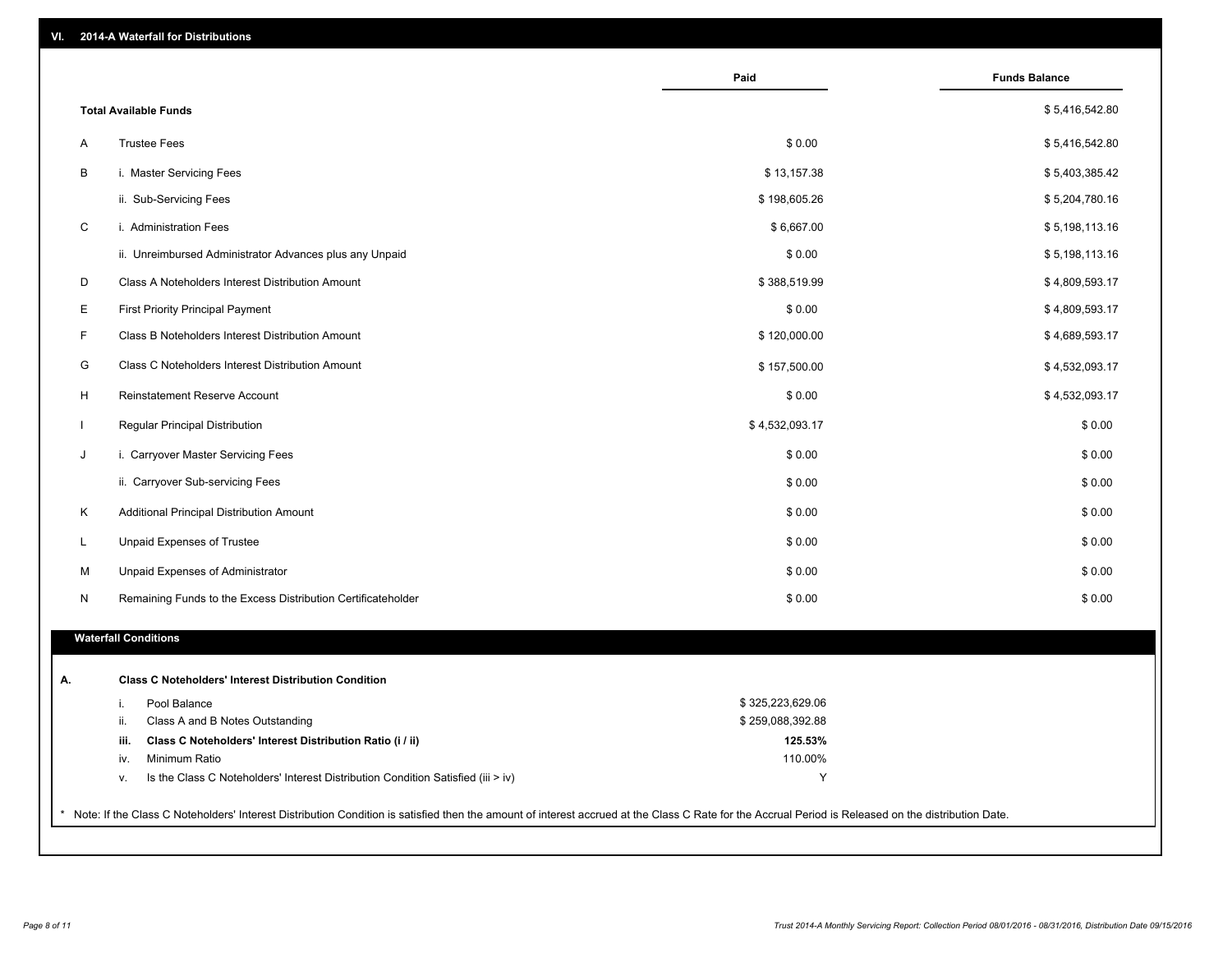| <b>Distribution Amounts</b>                                |                         |                         |                         |
|------------------------------------------------------------|-------------------------|-------------------------|-------------------------|
|                                                            | <b>A1</b>               | A <sub>2</sub> A        | A <sub>2</sub> B        |
| Cusip/Isin                                                 | 784456AA3               | 784456AB1               | 784456AC9               |
| <b>Beginning Balance</b>                                   | \$37,088,392.88         | \$68,000,000.00         | \$68,000,000.00         |
| Index                                                      | <b>LIBOR</b>            | <b>FIXED</b>            | <b>LIBOR</b>            |
| Spread/Fixed Rate                                          | 0.50%                   | 3.05%                   | 1.15%                   |
| Record Date (Days Prior to Distribution)                   | 1 NEW YORK BUSINESS DAY | 1 NEW YORK BUSINESS DAY | 1 NEW YORK BUSINESS DAY |
| Accrual Period Begin                                       | 8/15/2016               | 8/15/2016               | 8/15/2016               |
| <b>Accrual Period End</b>                                  | 9/15/2016               | 9/15/2016               | 9/15/2016               |
| Daycount Fraction                                          | 0.08611111              | 0.08333333              | 0.08611111              |
| Interest Rate*                                             | 1.00765%                | 3.05000%                | 1.65765%                |
| <b>Accrued Interest Factor</b>                             | 0.000867699             | 0.002541667             | 0.001427421             |
| <b>Current Interest Due</b>                                | \$32,181.55             | \$172,833.33            | \$97,064.62             |
| Interest Shortfall from Prior Period Plus Accrued Interest | $\mathcal{S}$ -         | $\frac{2}{3}$ -         | $\mathsf{\$}$ -         |
| <b>Total Interest Due</b>                                  | \$32,181.55             | \$172,833.33            | \$97,064.62             |
| Interest Paid                                              | \$32,181.55             | \$172,833.33            | \$97,064.62             |
| <b>Interest Shortfall</b>                                  | $\mathsf{\$}$ -         | $\frac{2}{3}$ -         | $\mathsf{\$}$ -         |
| <b>Principal Paid</b>                                      | \$4,532,093.17          | $\frac{2}{3}$ -         | $\mathsf{\$}$ -         |
| <b>Ending Principal Balance</b>                            | \$32,556,299.71         | \$68,000,000.00         | \$68,000,000.00         |
| Paydown Factor                                             | 0.038407569             | 0.000000000             | 0.000000000             |
| <b>Ending Balance Factor</b>                               | 0.275900845             | 1.000000000             | 1.000000000             |

\* Pay rates for Current Distribution. For the interest rates applicable to the next distribution date, please see https://www.salliemae.com/about/investors/data/SMBabrate.txt.

**VII. 2014-A Distributions**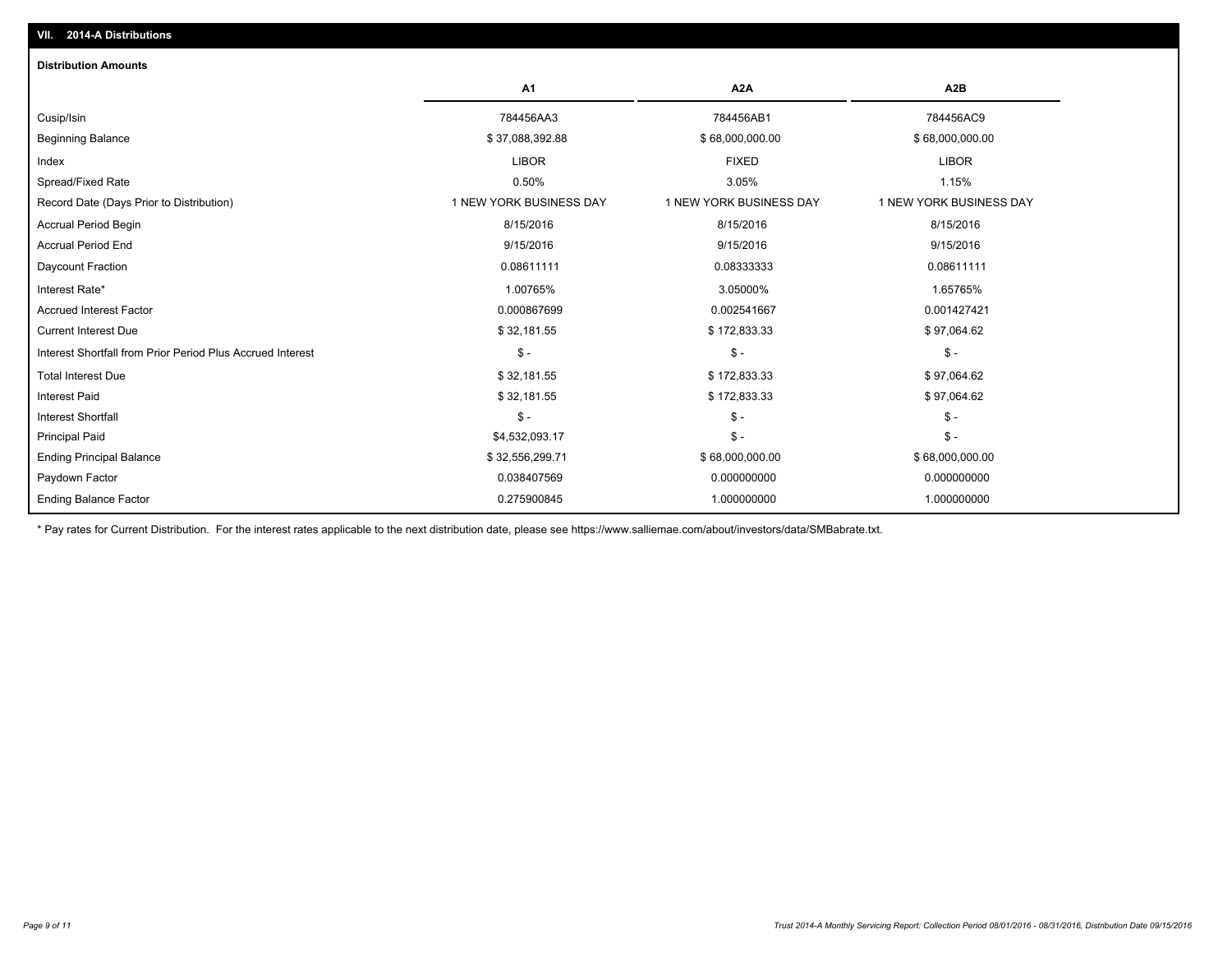|                                                            | A <sub>3</sub>          | в                       | c                       |
|------------------------------------------------------------|-------------------------|-------------------------|-------------------------|
| Cusip/Isin                                                 | 784456AD7               | 784456AE5               | 784456AF2               |
| <b>Beginning Balance</b>                                   | \$50,000,000.00         | \$36,000,000.00         | \$42,000,000.00         |
| Index                                                      | <b>LIBOR</b>            | <b>FIXED</b>            | <b>FIXED</b>            |
| Spread/Fixed Rate                                          | 1.50%                   | 4.00%                   | 4.50%                   |
| Record Date (Days Prior to Distribution)                   | 1 NEW YORK BUSINESS DAY | 1 NEW YORK BUSINESS DAY | 1 NEW YORK BUSINESS DAY |
| <b>Accrual Period Begin</b>                                | 8/15/2016               | 8/15/2016               | 8/15/2016               |
| <b>Accrual Period End</b>                                  | 9/15/2016               | 9/15/2016               | 9/15/2016               |
| Daycount Fraction                                          | 0.08611111              | 0.08333333              | 0.08333333              |
| Interest Rate*                                             | 2.00765%                | 4.00000%                | 4.50000%                |
| <b>Accrued Interest Factor</b>                             | 0.001728810             | 0.003333333             | 0.003750000             |
| <b>Current Interest Due</b>                                | \$86,440.49             | \$120,000.00            | \$157,500.00            |
| Interest Shortfall from Prior Period Plus Accrued Interest | $\mathsf S$ -           | $$ -$                   | $$ -$                   |
| <b>Total Interest Due</b>                                  | \$86,440.49             | \$120,000.00            | \$157,500.00            |
| <b>Interest Paid</b>                                       | \$86,440.49             | \$120,000.00            | \$157,500.00            |
| <b>Interest Shortfall</b>                                  | $S -$                   | $\mathsf{\$}$ -         | $\mathcal{S}$ -         |
| <b>Principal Paid</b>                                      | $S -$                   | $S -$                   | $$ -$                   |
| <b>Ending Principal Balance</b>                            | \$50,000,000.00         | \$36,000,000.00         | \$42,000,000.00         |
| Paydown Factor                                             | 0.000000000             | 0.000000000             | 0.000000000             |
| <b>Ending Balance Factor</b>                               | 1.000000000             | 1.000000000             | 1.000000000             |

\* Pay rates for Current Distribution. For the interest rates applicable to the next distribution date, please see https://www.salliemae.com/about/investors/data/SMBabrate.txt.

**VII. 2014-A Distributions**